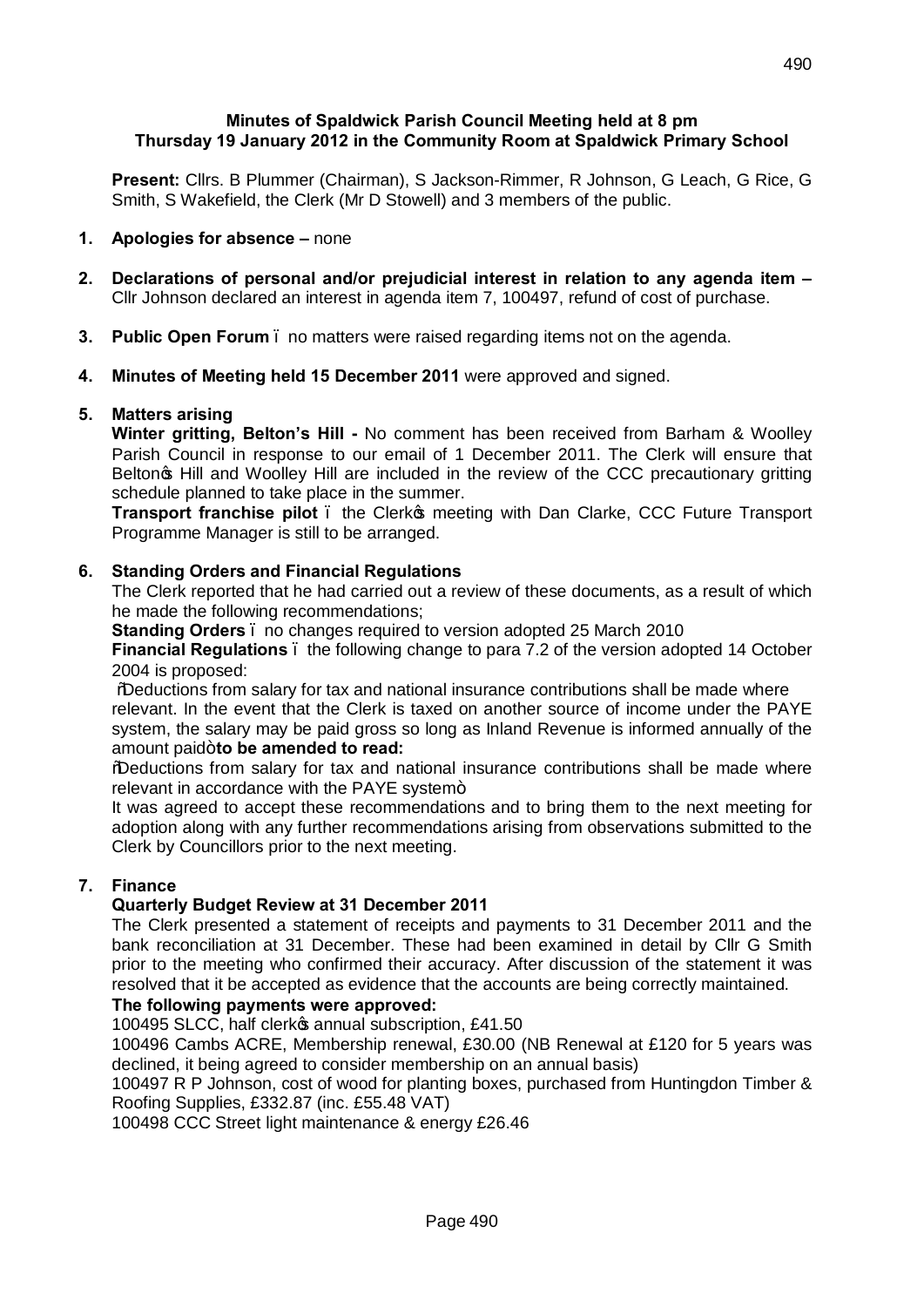# **8. Planning**

# **The following new planning applications were considered:**

**1102077FUL**, Erection of replacement electrical sub-station and associated works, Land at 11 Stow Road.

The current owners of 13 Stow Road, on being invited by the chairman to do so, explained their objections, which they had also sent to the Local Planning Authority. The main points raised were

Electricity substations produce Electro Magnetic Fields, which have been linked with health issues such as cancer, infertility, miscarriage and heart problems. They should therefore not be located close to living areas or areas where children are likely to play. The proposed location is within 24 m of their main living area and 15 m of their patio and is adjacent to the boundary of their garden where children may be playing in close proximity.

Access is required to all parts of the substation 24 hours a day, which would include access to the rear of the substation through their land.

During Council the discussion of the application it was noted that the justification given by the applicant for moving the substation is that it would improve the street scene and allow for better visibility vehicle-to-vehicle and vehicle-to-pedestrian at the exit from the site into Stow Road. It is the Parish Counciles view that similar improvements could be obtained by simply removing the low level wood fence on the two external sides of the triangular gravelled area in front of the door to the main substation enclosure. As well as addressing the neighboursg complaints, this would also remove the risk of disturbance which could be caused to the occupants of the new build and No.11 when access to the substation is required if it were to be located where the applicant proposes.

It was therefore **resolved to recommend refusal** on the grounds that there might be a radiation hazard to health and the maintenance access issues.

**1102132FUL**, 32 Ferriman Road, Extension to rear of garage incorporating garage into habitable dwelling. Following examination of the plans it was **resolved to recommend approval** as the development would have no adverse effect on the street scene or on neighbouring properties.

**Local Planning Authority decisions –** none reported since the last meeting.

### **The latest positions on the following applications awaiting decision were noted:**

**Appeal re application 1100849FUL,** Erection of dwelling to rear of 33 Thrapston Road. Statement of case by applicant was posted on HDC website 10/01/12. Planning Inspector carried out site visit on 15 January and is expected to announce his decision within the next few weeks.

**Retrospective application 1101444FUL,** 4 houses currently being built adjacent 33 Thrapston Road – decision by HDC awaited.

### **9. Queen Elizabeth's Diamond Jubilee Commemoration June 2012** – progress reports

- 1. Making Spaldwick Bloom The wood for the planting boxes has been purchased and construction will start in the next two weeks. During discussion of the follow-on work, Julie Marshall suggested that, rather than buying them from garden centres, residents could be asked to cultivate some plants in their own greenhouses for use around the village. When the subject of maintenance came up she volunteered to help in this area also. Cllr Leach thanked her for her suggestion and offer of help.
- 2. Bench on Belton<sup>o</sup>s Hill . no progress to report
- 3. Village Walks leaflets Chris and/or John Saynor have been invited to a seminar on Thursday 23rd February 2012 on Promoting Parish Paths through the Press, Print and Other Media being held at Over, preceded by a visit to a Printing Company at Bar Hill.
- 4. Jubilee mugs The Chairman has ascertained that 100 mugs would be required in order to give one to each child of Primary School age living in the village. The cost with custom marking would be around £450 - £500. This being considered to be acceptable, he will bring a proposal to purchase specific mugs to the next meeting.
- 5. The possibility of a beacon and/or other activities was raised. The Chairman agreed to discuss this with members of the Social Group.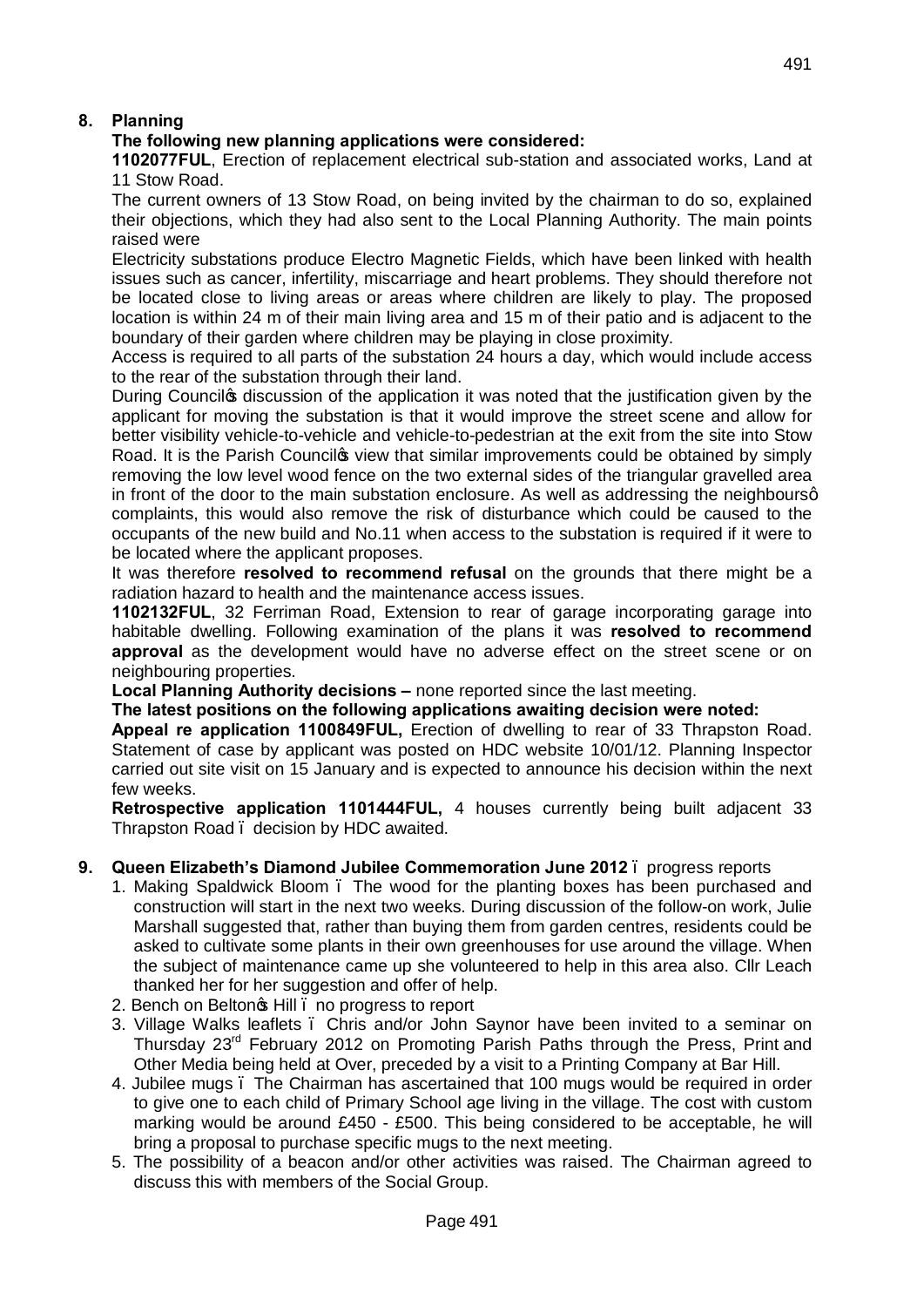### **10. Inspection / Repair / Replacement of Assets**

**Trees on Village Green** . the following reply from HDC<sub>®</sub> Aboricultural Officer regarding the Parish Council to proposal to replace all 3 trees now was noted: "We would not be able to support the removal of all three trees, as this would have a significant impact on the amenity value of the area+. No comment has been received from either Brian Ogden or Bridget Halford regarding the proposed replacement by Sweet Chestnut trees.

Following discussion it was agreed that the Clerk would contact Brian Ogden pointing out that the Parish Council is of the opinion that removal of the three trees would clearly have a significant impact on the area, but to have a group of three new trees of the same size rather than 2 large and 1 small would contribute positively to a pleasant and geometrically attractive street scene to be enjoyed by residents and visitors. He will be asked to reconsider his advice to remove only one tree at this time. If he still feels this is the right action to take he will be asked for advice on a replacement strategy, possibly considering not immediately planting a replacement for the felled tree.

**Children's play area, Gaps between tiles** . The Clerk reported that Wicksteed op man had visited the site to carry out the wet pour filling of the gaps between the tiles under and around the shark / dolphin spring see-saw, but when he started to remove the grass from the gap around the edge of the tiles he found that the top of the edging stones is below the level of the tiles and hence it would not be possible to satisfactorily fill the gap between the tiles and the edging. With the tiles being higher than the edging and some being loose he considered that to proceed would not improve the situation and would be a waste of money and, after informing the clerk, left the site to report to his manager.

The Clerk reported that, on reflection, he could see no need to remove the grass currently growing in and over the gap between the tiles and the stone edging in order to fill it with wet pour. We might be introducing a trip hazard that did not exist because the surrounding grass currently fills the gap around the edge and masks the height difference, and by exposing the edge of the outer rim of the tiling the chance of lifting would probably be greater. He suggested that it might be wise to leave the grass around the perimeter in place, to lift any loose tiles and to stick them back to the concrete foundation with adhesive, and only to fill the gaps **between** tiles with wet pour.

This suggestion was accepted by the meeting and the Clerk was instructed to advise Wicksteed accordingly.

### **Children's play area, entrance footpath and edging stone repair**

The Clerk reported that he had been unable to obtain a third quote to add to the two tabled at the last meeting, these being for £697.00 and £340.88 respectively. It was therefore resolved to accept the lower quote and to place an order with John Henry Group Ltd to take up and relay the entry slabs (including the renewal one) and to relay the raised edging stone on the surround to the large swing.

**Bier / hand hearse** . Cllr Johnson reported that Mr W Smith has now agreed to take on the refurbishment at his home subject to being allowed to purchase the paint etc himself, but with assistance from the Parish Council in obtaining more difficult items. Cllr Johnson confirmed that he would provide help where necessary and that whilst the bier was out of the shed he would liaise with Cllr Leach in assessing what can be done to ensure that the shed remains a satisfactory storage area.

The Clerk will notify Mr Smith that the Council is pleased to accept his kind offer, and to confirm that the cost of materials will be borne by the Parish Council.

### **11. Correspondence**

**CPALC / HDC Localism Forum**, St. Ives Corn Exchange, 17 January 7 pm – circulated by email 05/10/12 - Cllrs Jackson-Rimmer, Plummer, Wakefield, Smith replied stating unable to attend. In the event the Clerk represented Spaldwick & Stow Longa PCs.at the meeting. **NW Hunts Neighbourhood Forum,** Sawtry Infants School, Wednesday 25 January 7 pm